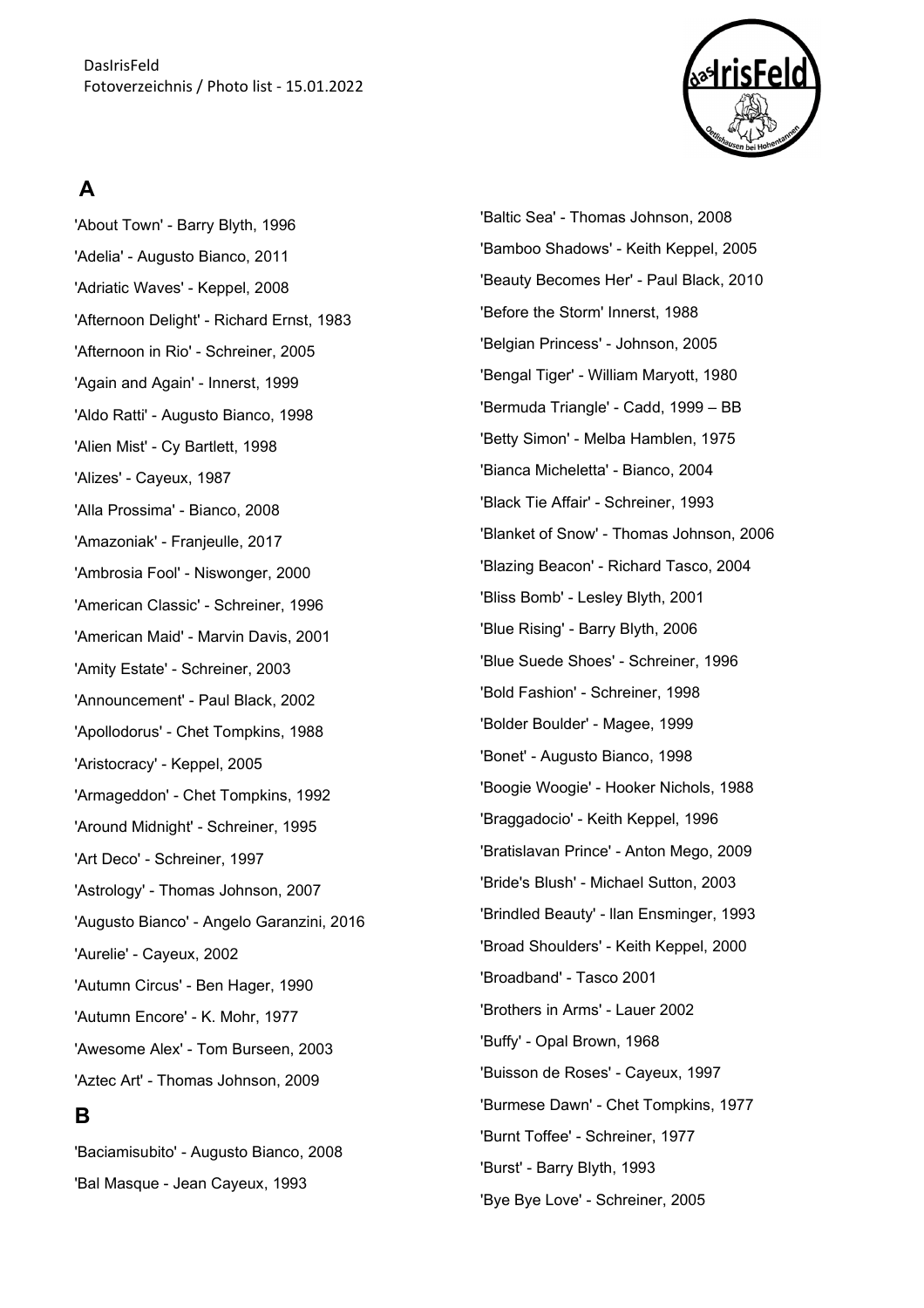

# **C**

'Cabibi' - Augusto Bianco, 2011 'Cable Car' - Walter Luihn, 1981 'Calm Stream' - Cy Bartlett, 1998 'Cameo Appearance' - Paul Black, 2006 'Cameo Dawn' - Paul Black, 2006 'Canary Delight' - Roberts, 1997 'Cantina' - Monty Byers, 1989 'Capricious Candles' - LeRoy Meininger, 2000 'Captain Crunch' - Black, 2002 'Carismatico' - Bianco, 2006 'Carnevale di Venezia' - Augusto Bianco, 2012 'Carnival Song' - Schreiner, 1994 'Cascade Springs' - Schreiner, 1994 'Cast a Spell' - Barry Blyth, 1996 'Cast of Characters' - Joseph Ghio, 2000 'Cat Call' - Paul Black, 2007 'Celtic Melody' - Barry Blyth, 2002 'Cerf-Volant' - Richard Cayeux, 2002 'Certe Notti' - Augusto Bianco, 2008 'Certosino' - Augusto Bianco, 2011 'Chamois D'Or' - Bourdillon, 2015 'Champagne Elegance' - O. D. Niswonger, 1986 'Change of Pace' - Schreiner, 1991 'Chanson de Geste' - Jean-Claude Jacob, 2010 'Chantilly' - David Hall, 1945 'Chardonnay and Ice' - Barry Blyth, 2002 'Charisma' - Clarence Blocher, 1975 'Chartreuse Ruffles' - Nate Rudolph, 1975 'Chase the Dream' - Frederick Kerr, 2003 'Chasing Rainbows' - Hager, 1995 'Cheap Frills' - Paul Black, 2009 'Cherry Blossom Song' - Schreiner, 2002

'Chinook Winds' - Thomas Johnson, 2002 'Chuckwagon' - Black, 2002 'Ciel d'Ete' - Daniel Tauzin, 2013 'Cimarron Trail' - Paul Black, 2005 'Cinnamon Flash' - Aitken, 1999 – IB 'City Lights' - Mary Dunn, 1990 'Clarence' - Zurbrigg, 1990 'Classic Look' - Schreiner, 1992 'Cloudscape' - Paul Black, 2007 'Cocktail' - Richard Cayeux, 2008 'Codicil' - Sterling Innerst, 1984 'Coffee Whispers' - Barry Blyth, 1999 'Colette Thurillet' - Jean Cayeux, 1991 'Confusione' - Augusto Bianco, 2005 'Conjuration' - Monty Byers, 1988 'Connection' - Joseph Ghio, 1999 'County Cork' - Schreiner, 2006 'Crazy for You' - Barry Blyth, 1998 'Cruise to Autumn' -Lauer, 2001 'Crystal Fountain' - Christopherson 2007

## **D**

'Dad's a Pirate' - Blyth, 2007 'Dancing Ghost' - Thomas Johnson, 2012 'Dancing on Air' - Duane Meek, 2004 'Darcy's Choice' - Schreiner, 2007 'Daughter of Stars' - Donald Spoon, 2000 'Dawning' - Joseph Ghio, 1994 'Dazzling Gold' - D. C. Anderson, 1977 'Dearie' - Keith Keppel, 2005 'Desert Echo' - Meek, 1980 'Designer Gown' - Joseph Ghio, 1984 'Devonshire Cream' - George Sutton, 1999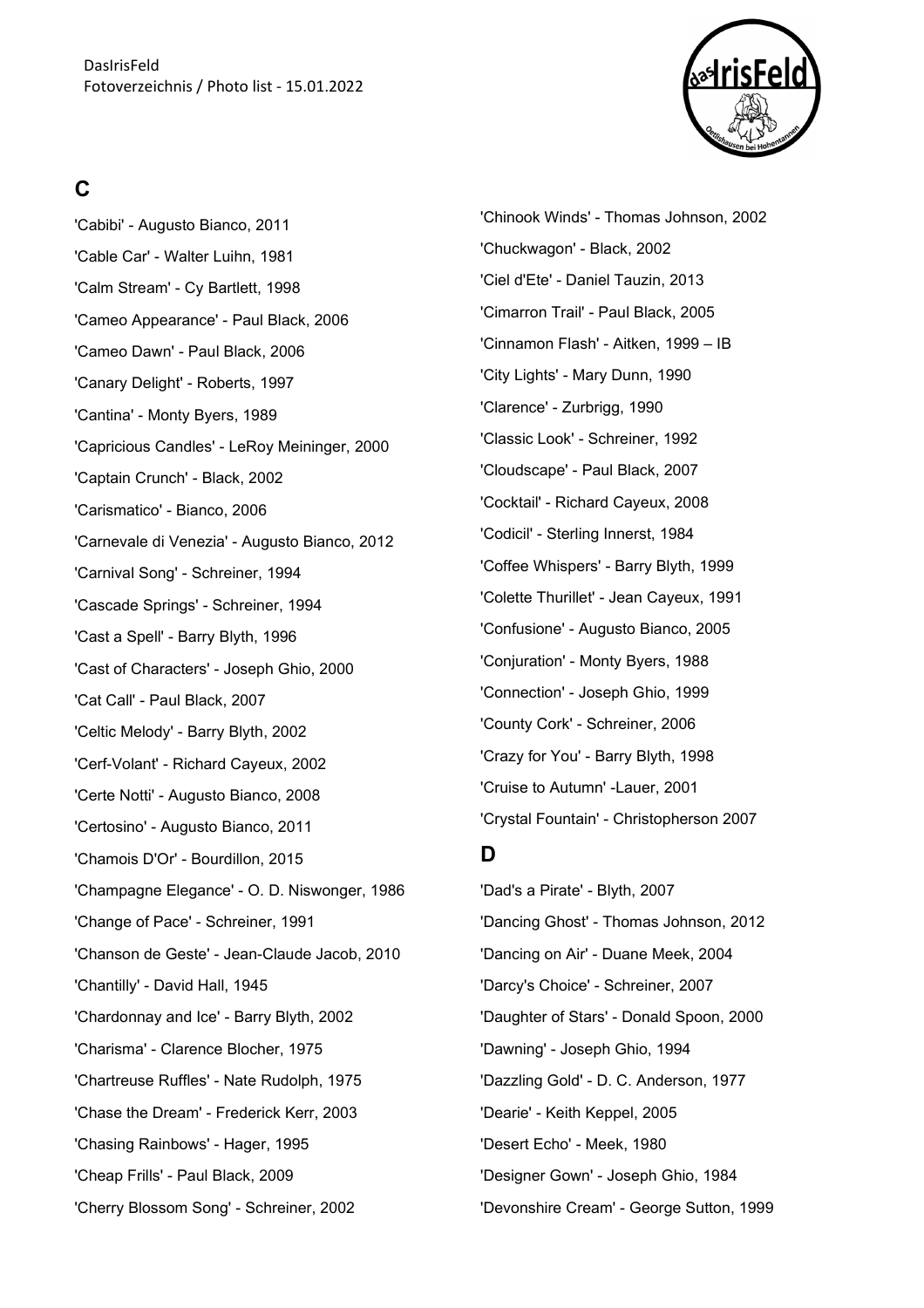

'Di Moda' - Augusto Bianco, 2005 'Die Laughing' - Paul Black, 2013 'Dinner Talk' - Barry Blyth, 2005 'Distant Chimes' - Schreiner, 1975 'Diva Do' - Mitch Jameson, 1992 'Double Agent' - Maryott's Gardens, 1986 'Double Click' - Joseph Ghio, 2000 'Dragone' - Augusto Bianco, 2005 'Dressed To Kill' - Paul Black, 2006 'Dude Ranch' - Paul Black, 2000 'Dutch Chocolate' - Schreiner, 1970 'Dutchman's Dream' - Robert Van Liere, 2004

#### **E**

'Earl of Essex' - Lloyd Zurbrigg, 1979 'Early Girl' - Schreiner, 2006 'Ebbrezza' - Augusto Bianco, 2005 'Edilia' - Augusto Bianco, 2015 'Edith Wolford' - Ben Hager, 1984 'Eighteen' - Robert Piatek, 2011 'Electrique' - Blyth, 1991 'End of Summer' - Paul Black, 2005 'Epee Violette' - Luc Bourdillon, 2004 'Era Ora' - Bianco, 2018 'Erotic Touch' - Sterling Innerst, 1998 'Eternal Bliss' - Byers, 1987 'Evening Mist' - Robert Dunn, 1982 'Everything Plus' - O. D. Niswonger, 1983 'Exotic Star' - Gordon Plough, 1974

#### **F**

'Face of an Angel' - Paul Black, 2007 'Fall Fiesta' - Schreiner, 1992 'Fashion Designer' - Keppel, 1994 'Fashionably Late' - Keith Keppel, 1997 'Fashionista' - Barry Blyth, 2005 'Feather Boa' - Blyth, 1995 'Feu Follet - Jean Cayeux, 1978 'Final Episode' - Barry Blyth, 2001 'Finalist' - Joseph Gatty by Keith Keppel, 1993 'First Interstate - Schreiner, 1990 'Flamenco' - Keith Keppel, 1975 'Florentine Silk - Keith Keppel, 2004 'Fogbound - Keith Keppel, 1997 'For Lovers Only' - Paul Black, 2008 'Forest of Tjaru' - Zdenek Krupka, 2006 'Fra Tac - Augusto Bianco, 2015 'Freedom Song - Schreiner, 2003 'French Cancan' - Cayeux, 2001 'Frere De Messire' - Jacob, 2015 'Friendly Fire' - Keith Keppel, 2002 'Friendly Seas' - J. T. Aitken, 2001 'Fringe Benefits - Ben Hager, 1987\$ 'Full Figured' - Thomas Johnson, 2005 'Fuori dal Coro - Augusto Bianco, 2008 'Futuriste' - Cayeux, 2001

## **G**

'Gaelic Jig' - Blyth, 1999 'Gala Madrid' - Peterson, 1967 'Gallery' - Thomas Johnson, 2005 'Gandalf the Grey' - A. J. Trinder, 2007 'Garden Bride' - Chapman, 1998 'Gentle Dragon' - Lynda Miller, 1987 'Georgette Silk' - Barry Blyth, 2014 'Ghiaccio Bollente' - Augusto Bianco, 2011 'Gigolo' - Keith Keppel, 1982 'Ginger Swirl' - Schreiner, 1985 'Gnu Again' - Brad Kasperek, 1993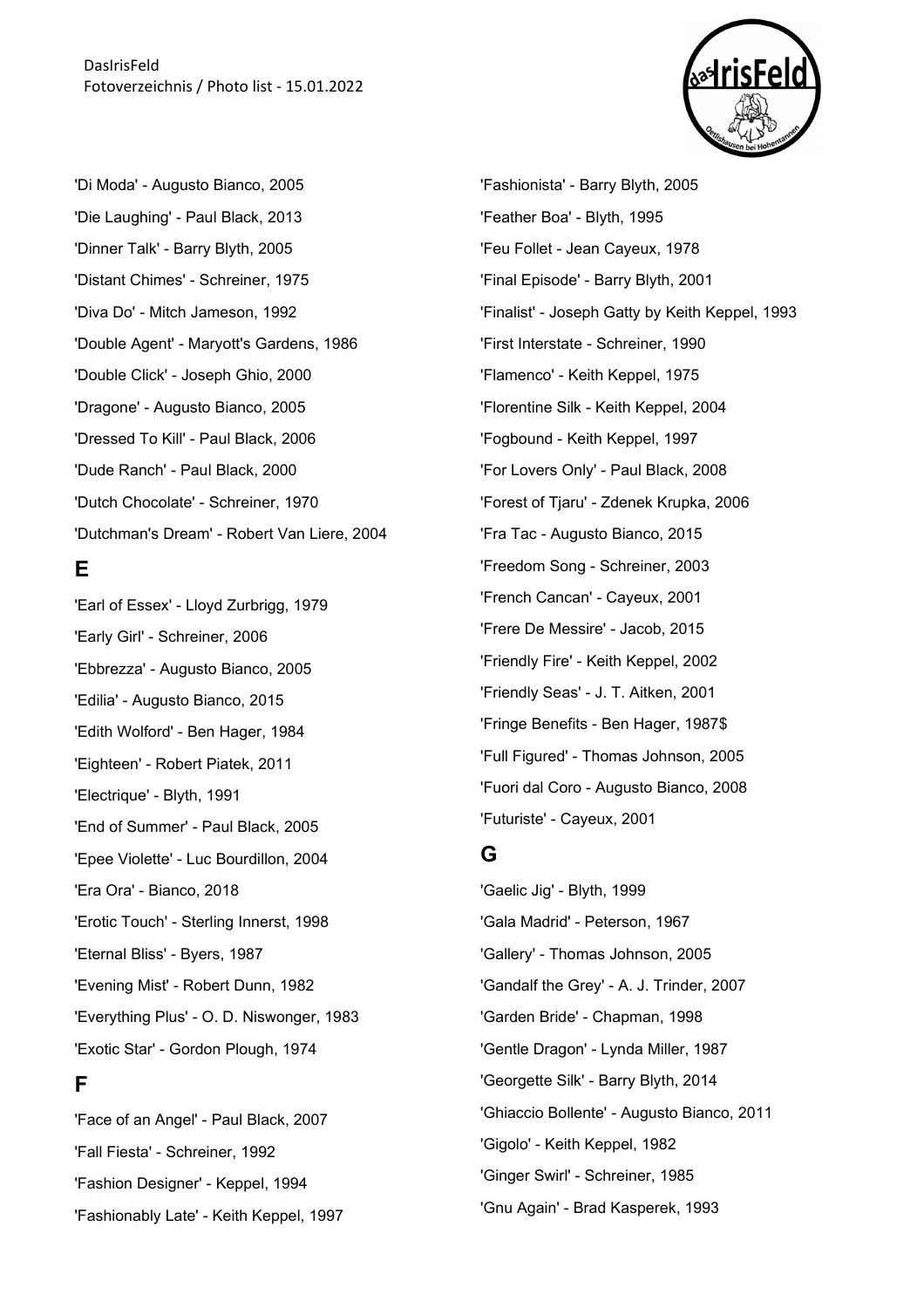'Gnu Blues' - Brad Kasperek, 1993 'Gnus Flash' - Brad Kasperek, 1994 'Gold Country' - Joseph Ghio, 1986 'Golden Panther' - Richard Tasco, 2000 'Goldkist' - Black, 1993 'Good Show' - Ben Hager, 1987 'Good Vibrations' - Schreiner, 1997 'Goodbye Heart' - Schreiner, 1989 'Gothic Romance' - Paul Black, 2008 'Gracious Curves' - Blyth, 2001 'Gran Torino' - Augusto Bianco, 2010 'Grand Chef' - Cayeux, 1978 'Grape Snakez' - Brad Kasperek, 1998 'Great Gatsby' - James McWhirter, 1993 'Guatemala' - Thomas Johnson, 2005 'Gudrun' - (ID?) Katherine Dykes, 1930 'Gypsy Romance' - Schreiner, 1994

#### **H**

'Habit' - Black, 1999 'Half Dollar' - Paul Black, 2006 'Happenstance' - (ID?) Keith Keppel, 2000 'Happy Harvest' - Schreiner, 1977 'Harvest of Memories' - Zurbrigg, 1984 'Haut les Voiles' - Cayeux, 1999 'Head Over Heels' - Barry Blyth, 2010 'Heart of Glass' - Thomas Johnson, 2007 'Heartbeat Away' - Vincent Christopherson, 2000 'Helene C.' - Cayeux, 1995 'High Profile' - Schreiner, 2000 'Honey Scoop' - George Sutton, 1996 'Honky Tonk Blues' - Schreiner, 1988 'Hoptoit' - Tom Burseen, 2003 'Horske Oko' - Anton Mego, 2015 'Hortensia Rose' - Cayeux, 2001



'Hot Gossip' - Barry Blyth, 1992 'Hotel Roma' - Augusto Bianco, 2000 'Houlala du Barry' - Rose-Linda Vasquez-Poupin, 2009 'Huckleberry Fudge' - James Gibson by Cooley's Gardens, 1996 **I**  'Idol's Dream' - Evelyn Kegerise, 1981 'I'm Back' - Thomas Johnson, 2006 'Immortality' - Lloyd Zurbrigg, 1982 'Indian Caper' - Opal Brown, 1988

'Indian Chief' - Ayres, 1929 'Indiscreet' - Joseph Ghio, 1987 'Indulgence' - Barry Blyth, 2002 'Innirishow' (ID?) - Sterling Innerst, 2000 'Innocent Star' - George Sutton, 1998 'Invitation to Poland' - Robert Piatek, 2014 'Island Coral' - Paul Black, 2005 'It's Magic' - William Maryott, 1994

## **J**

'Jackal Cackle' - Brad Kasperek, 2001 'Jennifer Rebecca' - Lloyd Zurbrigg, 1984 'Joy Joy Joy' - Allan Ensminger, 1995 'Jumping' - Schreiner, 2000 'Just a Kiss Away' - Baumunk, 2008 'Just for Kicks' - Paul Black, 2005

# **K**

'Karibik' - Anton Mego, 2010 'Keeping Up Appearances' - Black, 2000 'Kentucky Woman - Schreiner, 1997 'Kevin's Theme' - Frederick Kerr, 1993 'Koi' - Augusto Bianco, 2001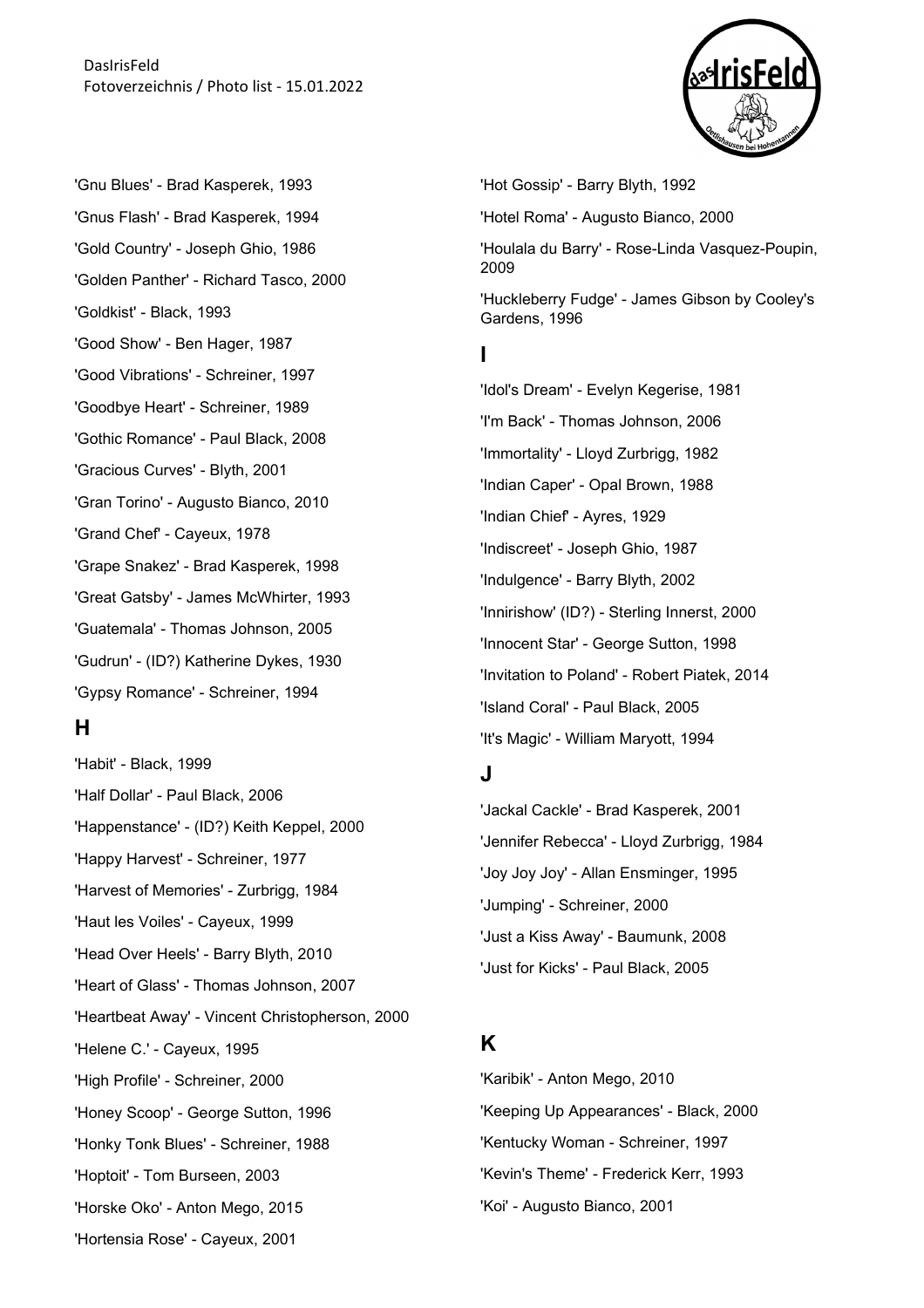### **L**

'La Fenice' - Bianco, 2016 (BB) 'La Vie en Rose' - Cayeux, 1999 'Lady Jean' - Tom Burns, 1997 'Land Art' - Augusto Bianco, 2008 'Liaison' - Joseph Ghio, 1986 'Lip Service' - Joseph Ghio, 2000 'Local Color' - Keith Keppel, 1995 'Lord of Letters' - Blyth, 2000 'Lording It' - Barry Blyth, 2008 'Louisa's Song' - Barry Blyth, 1999 'Love Match' - Barry Blyth, 2007 'Lovely Again' - Raymond G. Smith, 1963 'Lovely Dawn' - Keith Keppel, 1997 'Lovely Senorita' - Schreiner, 2002 'Luciolla' - Robert Piatek, 2018 'Luxuriant' - Paul Black, 2016 'Lynsy Alexandra' - Innerst, 2003

#### **M**

'Made of Magic' - Schreiner, 2004 'Magharee' - Blyth, 1986 'Magic Kingdom' - Monty Byers, 1988 'Magic Lamp' - Anton Mego by Bruce Filardi, 2008 'Magic Man' - Barry Blyth, 1979 'Magic of Love' - Robert Piatek, 2015 'Magical Encounter' - Schreiner, 1999

'Magical Glow' - Schreiner, 2003 'Malinowy Sasha' - Robert Piatek, 2018 'Man from Rio' - Schreiner, 1983 'Mandarin Morning' - Barry Blyth, 2002 'Margarita' - Schreiner, 1968 (Sold as - ID?) 'Maria Tormena' - Allan Ensminger, 1986

'Mariposa Autumn' - Richard Tasco, 1999 'Mary Frances' - Larry Gaulter, 1971 'Master Plan' - Keith Keppel, 1994 'Matka Theresa' - Robert Piatek, 2019 'Matra' - Augusto Bianco, 2001 'Matters of the Heart' - Barry Blyth, 2011 'Medieval Legend' - Robert Piatek, 2017 'Menestrel' - Lawrence Ransom, 1994 'Menthol Atmosphere' - Robert Piatek, 2018 'Mer du Sud' - Richard Cayeux, 1997 'Mesmerizer' - Monty Byers, 1990 'Middle Class' Bianco, 2007 - IB 'Midnight Embers' - Barbara Nicodemus, 2013 'Mille Cinque' - Augusto Bianco, 2014 'Mille Due' - Bianco, 2014 'Mille Quattro' - Bianco. 2014 'Mille Sei' - Bianco. 2014 'Mille Tre' - Bianco. 2014 'Millennium Falcon' - Brad Kasperek, 1998 'Minosse' - Bianco, 2007 - SDB 'Mist Arising' - Lesley Blyth, 2007 'Mistress of Camelot' - Lowell Baumunk, 2004 'Mme Francois Debat' - Cayeux, 1957 'Mod Mode' - James Gibson, 1969 'Modern Woman' - Thomas Johnson, 2005 'Moonlight Sketch' - Pavel Nejedlo, 1998 'Morning Mood' - Keith Keppel, 1997 'Motylek' - Zbigniew Kilimnik, 2004 'Mozzafiato' - Augusto Bianco, 2008 'Musician' Keppel 2003 'Mystic Dragon' Cadd 2002

#### **N**

'Nigerian Raspberry' - Brad Kasperek, 1994 'No Doubt' - Larry Lauer, 2003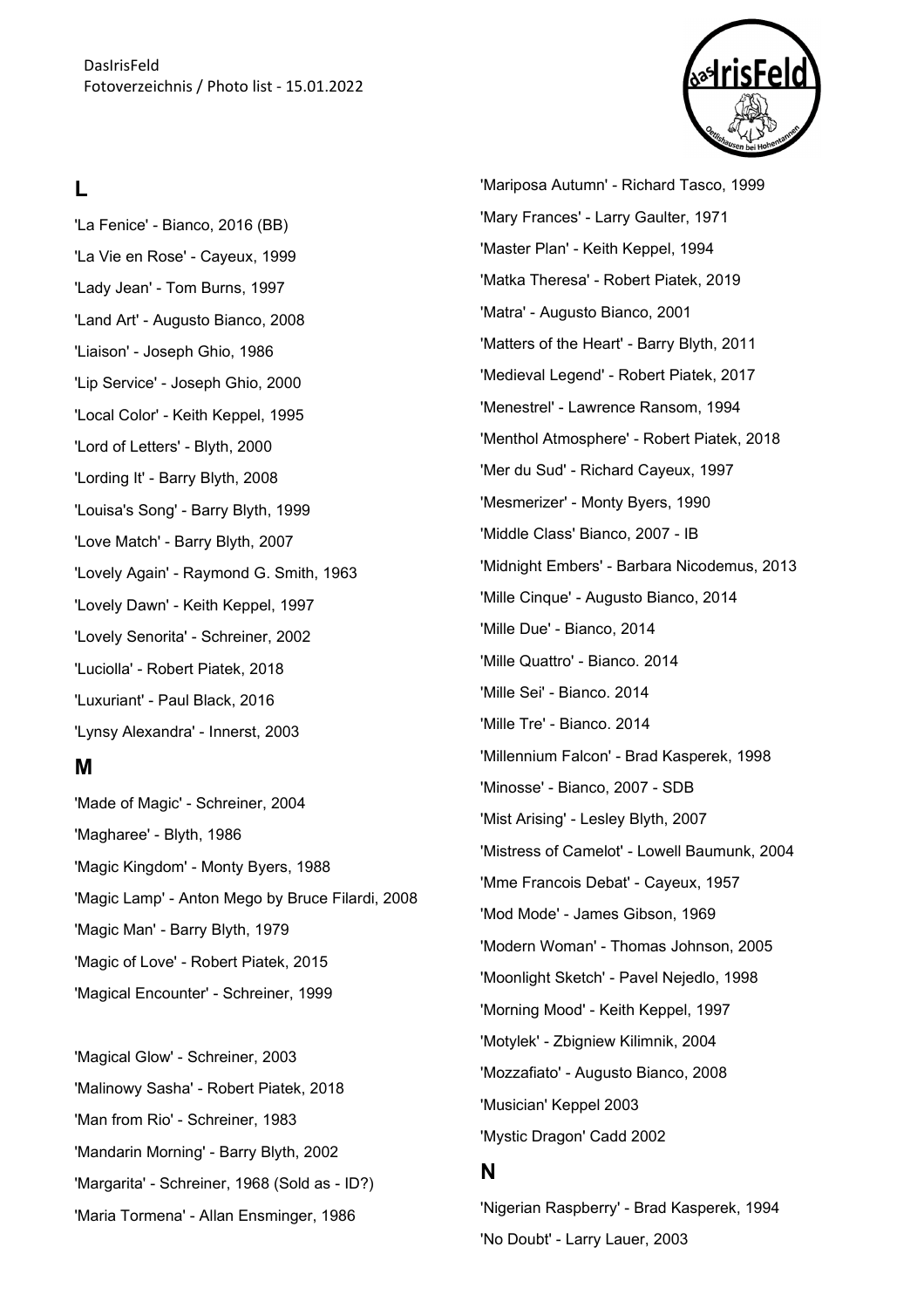DasIrisFeld Fotoverzeichnis / Photo list - 15.01.2022



'Noctamble' - Richard Cayeux, 2005 'Non Tentarmi' - Augusto Bianco, 2008 'Nordic Seas' - D. Mohr, 1982 'Nordica' - William Maryott, 1991

#### **O**

'Oasis Shooting Star' - Keith Chadwick, 2002 'Ocean Quest' - J. T. Aitken, 2003 'Ocelot' - Joseph Ghio, 1997 'October Sun' - Niswonger, 1977 'Oiseau Lyre' - Anfosso, 2012 'Old Black Magic' - Schreiner, 1996 'Oltreoceano' - Augusto Bianco, 2010 'Omas Sommerkleid' - Victor Von Martin, 1958 'Onda Tropicale' - Augusto Bianco, 2015 'Opposing Forces' - Keppel, 2002 'Orchidea Selvaggia' - Augusto Bianco, 1999 'Orienteer' - Blyth, 2009 'Original Cast' - Thomas Johnson, 2007 'Over and Over' - Sterling Innerst, 2000

#### **P**

'Pamper Me' - Barry Blyth, 2008 'Panocha' - Richard Ernst, 1988 'Paris Option' - Barry Blyth, 2005 'Patina - Keith Keppel, 1976 'Peace Prayer' - Thomas Johnson, 2005 'Perfume Counter' Zurbrigg, 1972 'Periodo Blu' - Augusto Bianco, 2007 'Piero Bargellini' - Bianco, 1998 'Pink Attraction - Earl Hall, 1987 'Pink Invasion' - Thomas Johnson, 2010 'Pink Sugar' - Michael Sutton, 2016 'Piroska' - Cayeux, 1976 'Planned Treasure' - Eugene Burger, 1985 'Pledge Allegiance' - Schreiner, 1983 'Poesie' - Cayeux, 2000 'Pollicino' - Bianco, 2004 - SD 'Polvere di Stelle' - Augusto Bianco, 2003 'Poppa John' - Tom Burseen, 1999 'Power of One' - Barry Blyth, 1996 'Power Point' - Johnson, 2005 'Pretty Ballerina' - Anton Mego, 2010 'Pretty Edgy' - Barry Blyth, 2002 'Princess in Dance' - Robert Piatek, 2013 'Princesse Caroline de Monaco' - Richard Cayeux, 1997 'Puccini' - (ID?) Joseph Ghio, 1998 'Purr Form Mints' - Burseen, 2006

# **Q**

'Queen's Circle' - Kerr, 1999 'Quiproquo' - Augusto Bianco, 2011

# **R**

'Rabadan' - Augusto Bianco, 2007 'Raggio di Luna' - Augusto Bianco, 2010 'Raindrops Keep Falling' - Paul Black, 2013 'Rare Edition' - Joseph Gatty, 1980 (IB) 'Rare Occasion' - Joseph Gatty by Keith Keppel, 1992 'Red Skies' - Joseph Ghio, 2006 'Reincarnation' - Byers, 1989 'Rembrandt Magic' - Barry Blyth, 1992 'Return Address' - Joseph Ghio, 1999 'Revere' - Joseph Ghio, 2001 'Revolution' - Pierre Anfosso, 1988 'Rhinelander' - Schreiner, 2006 'Ring Around Rosie' - Ernst, 2000 'Rio' - Keith Keppel. 2000 'Rip City' - Schreiner, 1999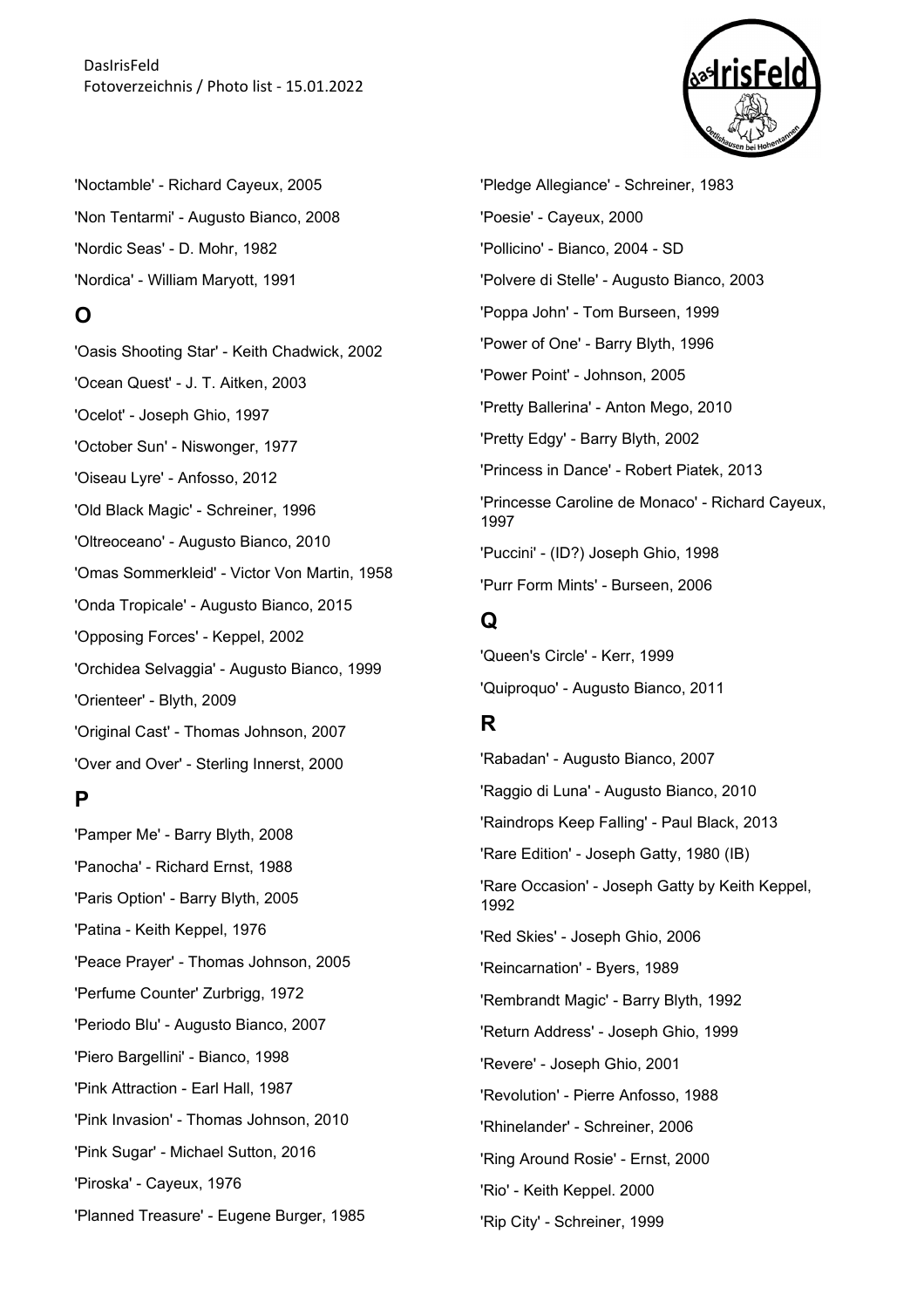

'Romantic Evening' - Joseph Ghio, 1994 'Romanza' - Bianco, 2006 'Rosa Vanitosa' - Augusto Bianco, 1999 'Rosalie Figge' - Jane McKnew, 1991 'Rosso di Sera' - Augusto Bianco. 2011 'Rosso Relativo - Augusto Bianco, 2006 'Round of Applause' - Joseph Ghio, 2008 'Royal Storm' - Richard Tasco, 2000 'Royal Touch' - Schreiner, 1966 'Royalist' - Mary Dunn, 1986 'Ruby Moon' - Michael Sutton, 2011 'Rustic Cedar' - Schreiner, 1981 'Rustic Royalty' - Schreiner, 2000

#### **S**

'Salmon Band' - Rudolph, 1984 'Samarcande Grege' - Anfosso, 1992 'Sapphire Hills' - Schreiner, 1971 'Scented Wonder' - Thomas Johnson, 2007 'Scintillation' - Schreiner, 1981 'Seakist' - Schreiner, 1997 'Secret Service' - Keith Keppel, 2002 'Shadows of Night' - Richard Tasco, 2005 'Sheer Ecstasy' - Schreiner, 1996 'Sierra Grande' - Schreiner, 1992 'Silk Romance' - Blyth, 1999 'Silver Skates' - Roberts, 1998 'Sixtine C.' - Cayeux, 1994 'Skirt Alert' - Thomas Johnson, 2010 'Sky Echo Too' - Barry Blyth, 1989 'Sky Hooks' - Manley Osborne, 1979 'Sky Two Worlds' - Robert Piatek, 2018 'Skyfire' - Schreiner, 1980 'Slapstick' - Duane Meek, 1998 'Smiling Faces' - Keppel, 1997

'Sneezy' - Keith Keppel, 1995 'Sofia' - Barry Blyth, 2002 'Sogmo Tropicale' - Augusto Bianco, 2012 'Some Enchanted Evening' - Bruce Filardi, 2004 'Sotto Il Bambu' - Augusto Bianco, 2015 'Sotto Voce' - Ben Hager by Sid DuBose, 2000 'Sottobosco' - Augusto Bianco, 2008 'Sous le Vent' - Luc Bourdillion, 2004 'Sovereign Crown' - George Sutton, 2001 'Speed Limit' - Lauer, 1991 'Spinning Wheel' - D. Nearpass, 1974 'Spin-Off' Maryott's Gardens 1986 'Spring Kiss' - Paul Black, 2000 'Stars and Stripes' Byers by Dickey 1992 'Starship Enterprise' - Schreiner, 1999 'Stepping Out' - Schreiner, 1964 'Stile Libero' - Augusto Bianco, 2007 'Stinger' - Byers, 1991 - SDB 'Strange Brew' - Schreiner, 2002 'Sugar Magnolia' - Schreiner, 1998 'Summer Olympics' - R. G. Smith, 1976 'Sunset Sky' - Bernice Roe, 1968 'Sunset Street' - Zdenek Krupka, 2003 'Supreme Sultan' - Schreiner, 1987 'Surfing in the Clouds' - Robert Piatek, 2017 'Suspicion' - Keith Keppel, 1998 'Sweet Geisha' - Barry Blyth, 2004 'Sweet Musette' -Schreiner, 1986 'Swingtown' - Schreiner, 1996 'Symphony of Light' - Meininger, 2003 'Szeryf' - Robert Piatek, 2015

## **T**

'Tamara Kay' - Larry Johnson, 2004 'Tango to the Moonlight' - Ben Johnson, 2008